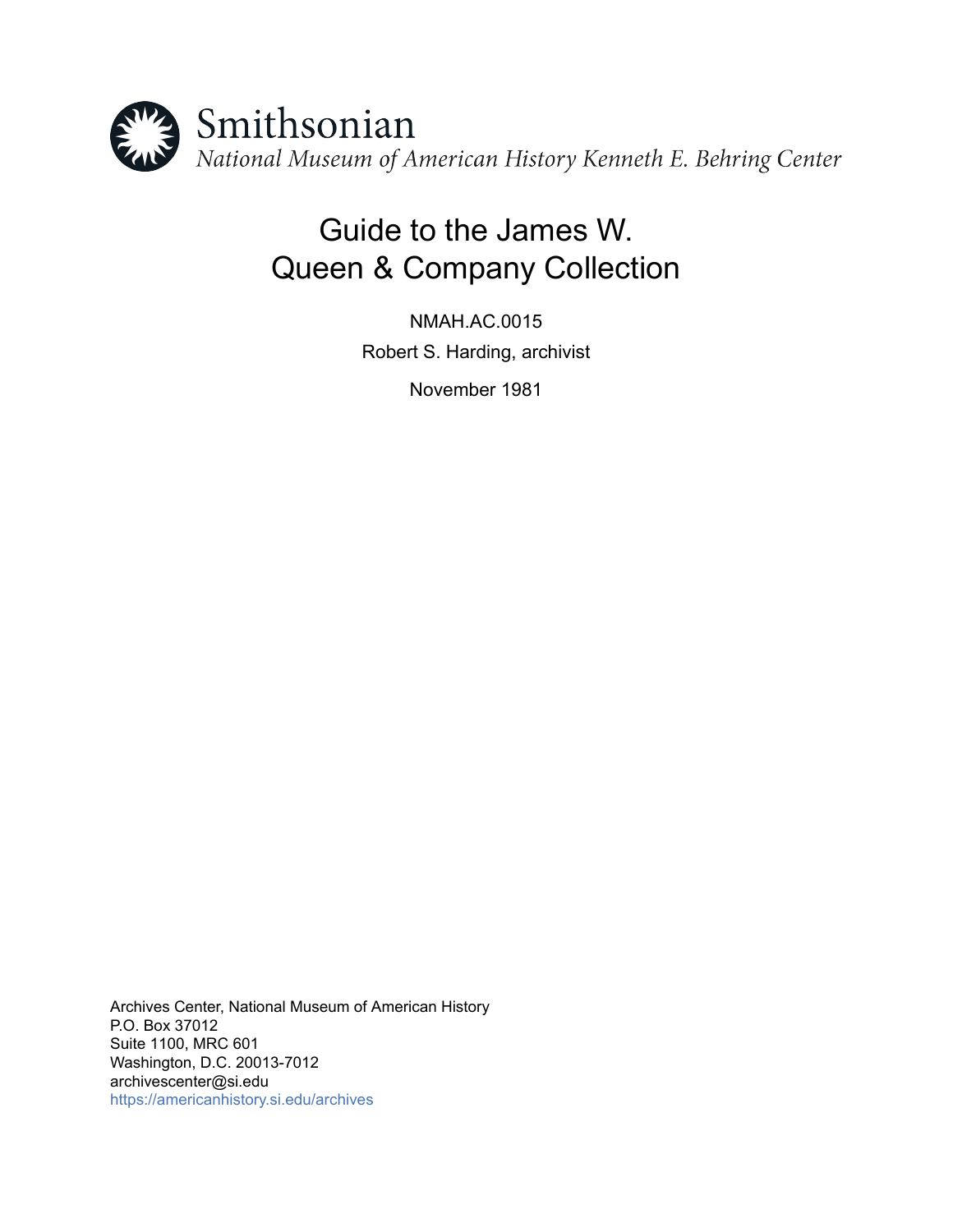# **Table of Contents**

<span id="page-1-0"></span>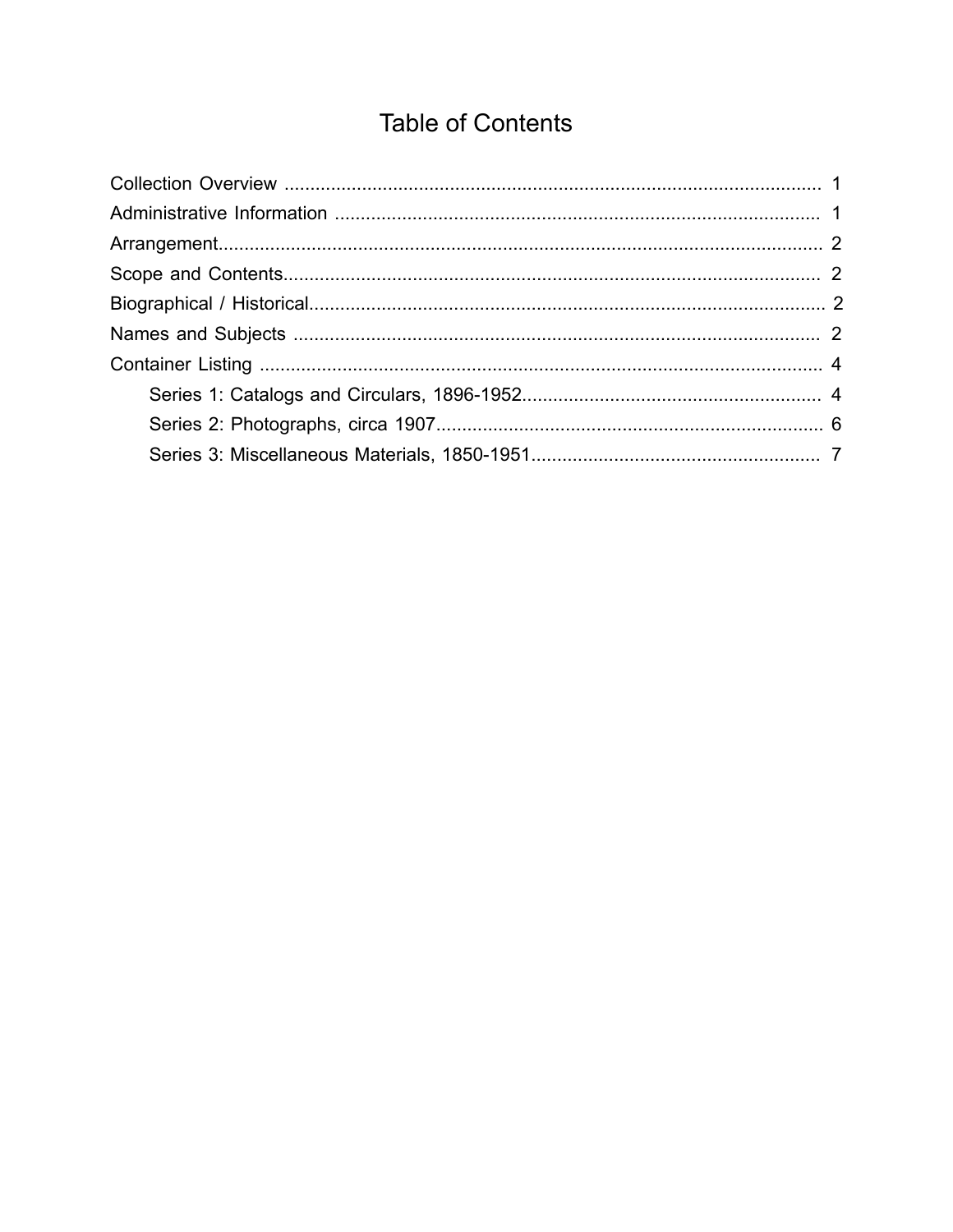### <span id="page-2-0"></span>**Collection Overview**

| <b>Repository:</b> | Archives Center, National Museum of American History                                                                                                                                                                                                                                                                              |
|--------------------|-----------------------------------------------------------------------------------------------------------------------------------------------------------------------------------------------------------------------------------------------------------------------------------------------------------------------------------|
| Title:             | James W. Queen & Company Collection                                                                                                                                                                                                                                                                                               |
| Date:              | 1850-1952                                                                                                                                                                                                                                                                                                                         |
| Identifier:        | NMAH.AC.0015                                                                                                                                                                                                                                                                                                                      |
| Creator:           | Leeds and Northrup Company<br><b>Gray Instrument Company</b><br>Queen, James W., & Company (Creator)<br>Queen-Gray Company                                                                                                                                                                                                        |
| Extent:            | 3.5 Cubic feet (7 boxes)                                                                                                                                                                                                                                                                                                          |
| Language:          | English.                                                                                                                                                                                                                                                                                                                          |
| Summary:           | Collection documents James W. Queen & Company and its successors<br>Leeds and Northrup Company, Queen-Gray Company, and Gray<br>Instrument Company, manufacturers of instruments for laboratory and<br>industrial use. The collection contains catalogs, circulars, photographs,<br>and miscellaneous publications and documents. |

### <span id="page-2-1"></span>**Administrative Information**

#### Acquisition Information

Immediate source of acquisition unknown.

#### **Provenance**

This collection was transferred from the Division of Electricity (now the Division of Work and Industry) National Museum of American History on April 13, 1983.

#### Related Materials

#### **Materials in the Archives Center**

AC0215, Instrument Society of America Collection, 1911-1969

#### Processing Information

Processed by Robert S. Harding, archivist, November, 1981.

#### Preferred Citation

James W. Queen & Company Collection, Archives Center, National Museum of American History, Smithsonian Institution

#### **Restrictions**

The collection is open for research use.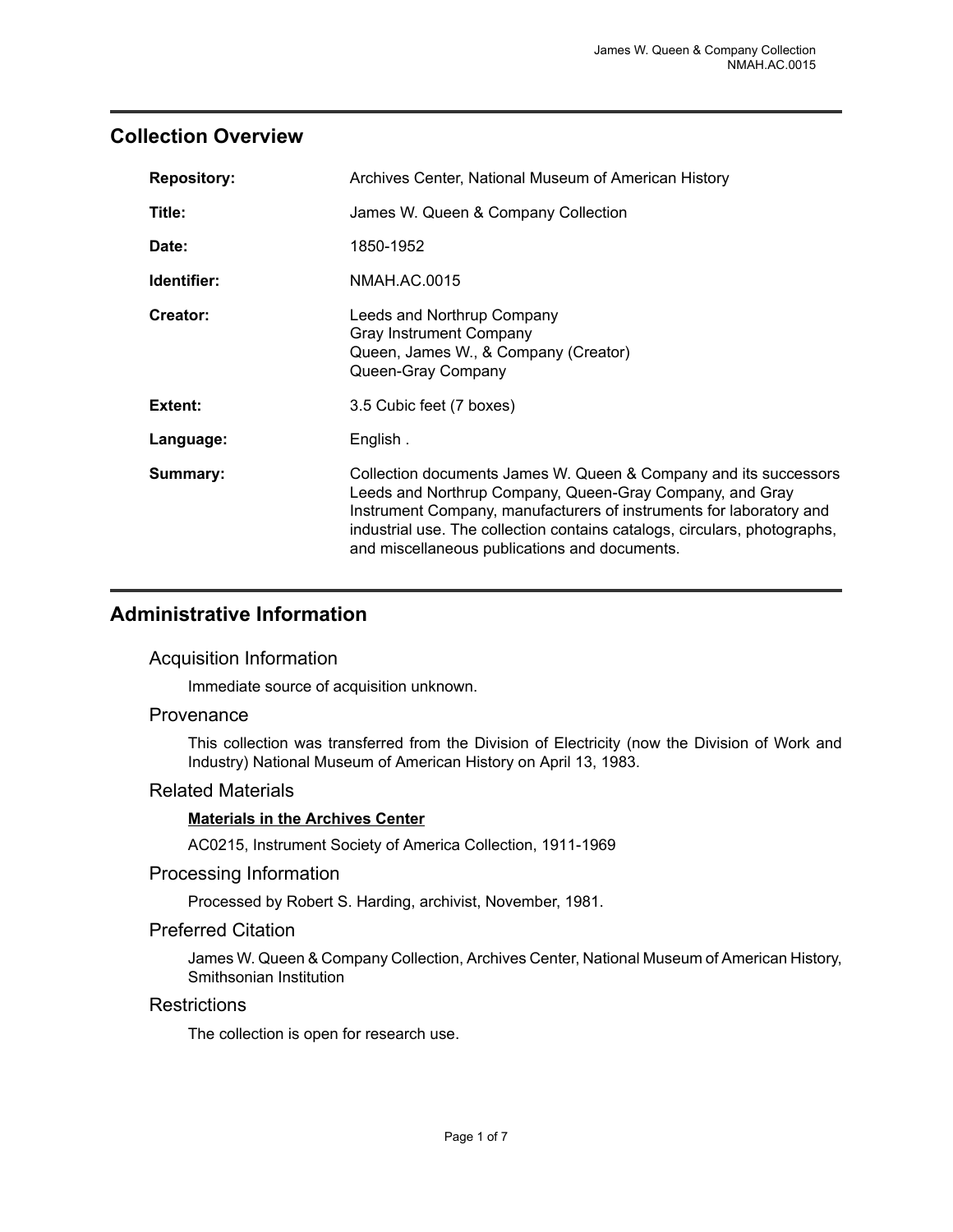#### Conditions Governing Use

Collection items available for reproduction, but the Archives Center makes no guarantees concerning copyright restrictions. Other intellectual property rights may apply. Archives Center cost-recovery and use fees may apply when requesting reproductions.

#### <span id="page-3-2"></span>**Biographical / Historical**

James W. Queen & Company of Philadelphia manufactured scientific instruments for laboratory and industrial use. The company was founded in 1853 by James W. Queen (1811-1890), and J.G. Gray became the president in the 1890s. The company won several awards, including the Franklin Institute's John Scott Medal for the invention of the self-regulating aspect of their x-ray tubes. In 1912 James W. Queen & Company was reorganized into the Queen-Gray Company. After J.G. Gray's death in 1825, it became the Gray Instrument Company.

#### **Sources**

Charles E. Smart, [The Makers Of Surveying Instruments In America Since 1700](http://www.surveyhistory.org/james_w__queen1.htm) , (Troy, New York: Regal Art Press, 1962) (accessed 6 August 2010).

Smithsonian Institution, National Museum of American History, " [Queen," Physical Sciences Collection-](http://amhistory.si.edu/surveying/)[Surveying and Geodesy](http://amhistory.si.edu/surveying/) (accessed 6 August 2010).

#### <span id="page-3-1"></span>**Scope and Contents**

The collection contains catalogs, circulars, blueprints, and photographs describing equipment and supplies offered for sale by James W. Queen & Company and its successors, including the Leeds and Northrop Company, the Queen Gray Company, and the Gray Instrument Company.

#### <span id="page-3-0"></span>**Arrangement**

The collection is arranged into three series.

**Series 1, Catalogs and Circulars, 1896-1952**

**Series 2, Photographs, circa 1907**

**Series 3, Miscellaneous Materials, 1850-1951**

#### <span id="page-3-3"></span>Names and Subject Terms

This collection is indexed in the online catalog of the Smithsonian Institution under the following terms:

Subjects:

Scientific apparatus and instruments Scientific apparatus and instruments industry

Types of Materials:

Books **Catalogs** Photographs -- 1850-1900 Photographs -- 1900-1950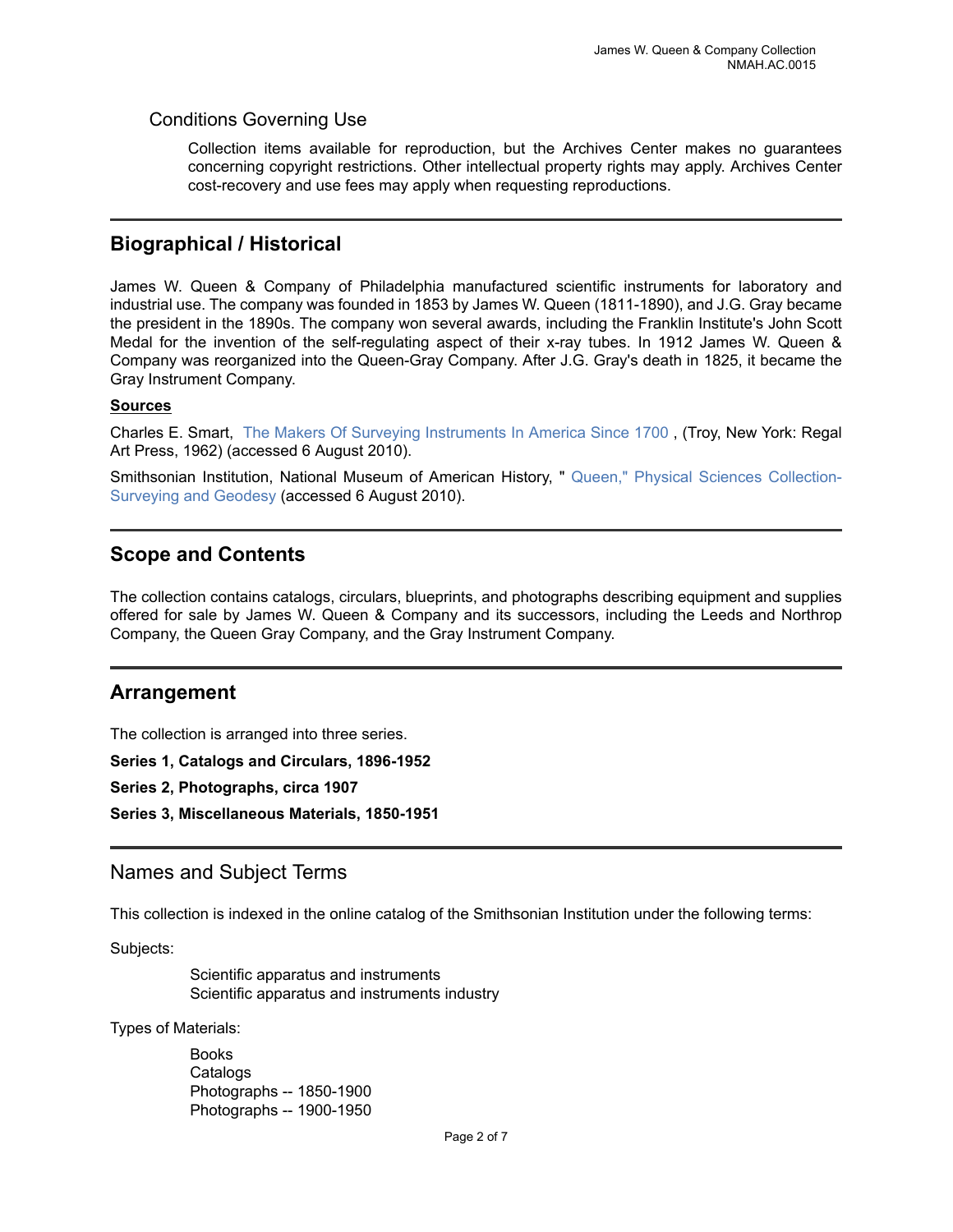Functions:

Scientific instruments manufacturing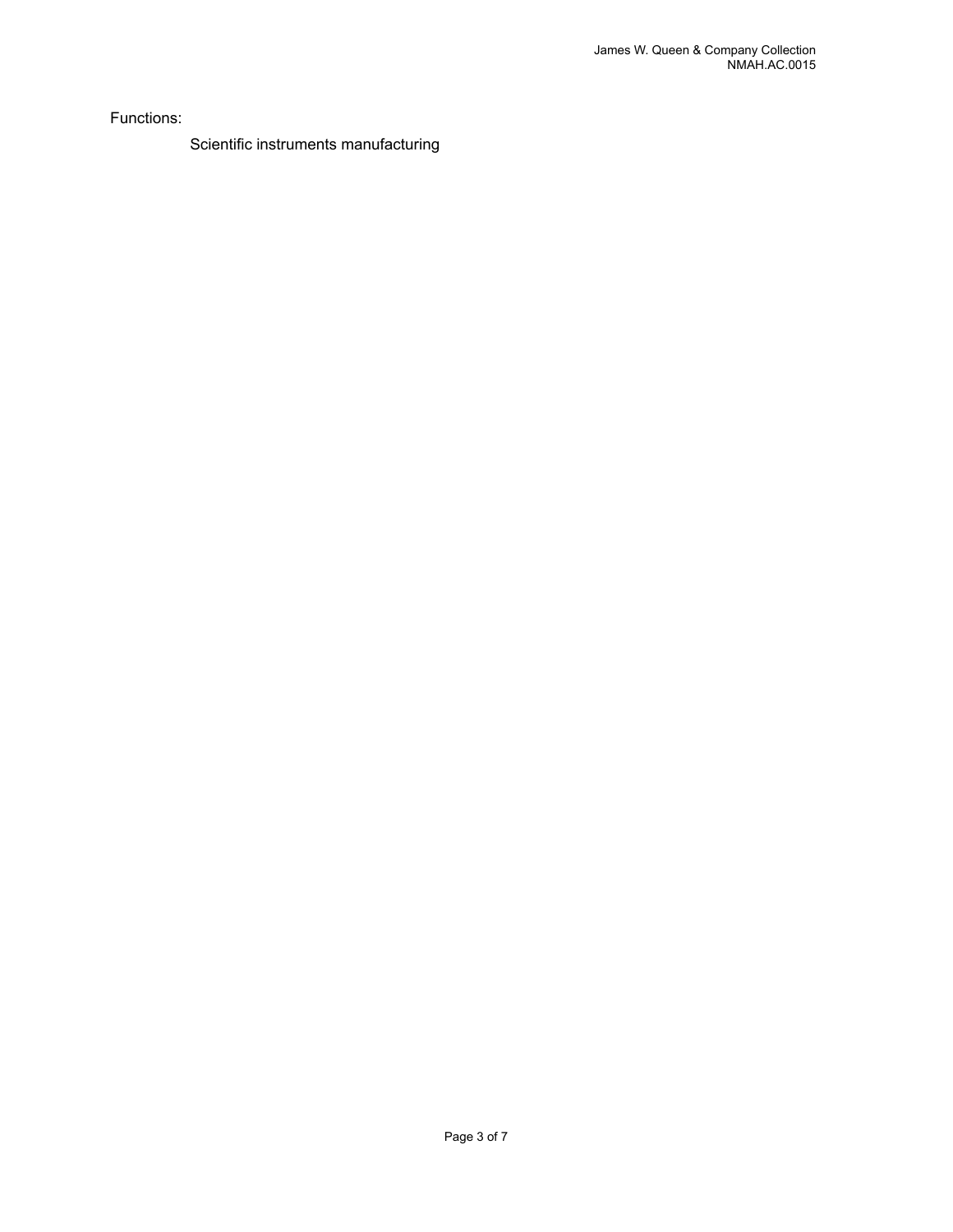## <span id="page-5-0"></span>**Container Listing**

## <span id="page-5-1"></span>Series 1: Catalogs and Circulars, 1896-1952

| Scope and | This series consists of catalogs and circulars describing the scientific instruments sold by the |
|-----------|--------------------------------------------------------------------------------------------------|
| Contents: | James W. Queen Company, the Queen-Gray Company, the Gray Instrument Company, and                 |
|           | the Leeds and Northrup Company. The instruments were targeted towards professionals              |
|           | and institutions, but were also used by hobbyists. Instruments sold included galvanometers       |
|           | and other electrical instruments, pneumatics, x-ray equipment, meteorological equipment,         |
|           | and optical instruments.                                                                         |

| Box 1, Folder 1     | Queen & Company, 18 circulars 4-366, 1896-1899                                                                             |
|---------------------|----------------------------------------------------------------------------------------------------------------------------|
| Box 1, Folder 2     | Queen & Company, 7 circulars 366-454, 1898-1904                                                                            |
| Box 1, Folder 3     | Queen & Company, 6 circulars 474-1204, 1899-1905                                                                           |
| Box 1, Folder 4     | Queen & Company, 4 catalogs of electrical instruments for light and power<br>stations 1-90, undated                        |
| Box 1, Folder 5     | Queen and Gray Company 8 Bulleting E-2 E-100, undated                                                                      |
| Box 1, Folder 6     | Queen Self Regulating X-ray tube, 1897-1898                                                                                |
| Box 1, Folder 7     | Queen & Company, galvanometer, 1900                                                                                        |
| Box 1, Folder 8     | Queen & Company, Catalogue of Physical Apparatus for Students Use,<br>1901-1902                                            |
| Box 1, Folder 9     | Queen & Company, Standard X-ray apparatus, 1902                                                                            |
| Box 1, Folder 10    | Queen & Company, physical laboratory supplies and accessories, 1903                                                        |
| Box 1, Folder 11    | Queen & Company, standard instruments for resistance measurements, 1904                                                    |
| Box 1, Folder 12    | Queen & Company, Queen standard photometric apparatus, 1909                                                                |
| Box 1, Folder 13-14 | Queen & Company, Queen-Gray Company, Gray Instrument Company,<br>miscellaneous publications and advertisements, circa 1901 |
| Box 2, Folder 1     | Queen & Company, catalog, undated                                                                                          |
| Box 2, Folder 2-3   | Queen & Company, catalogs 1105, undated                                                                                    |
| Box 3, Folder 1     | Queen & Company, Bulletin of Scientific Apparatus, 1907                                                                    |
| Box 3, Folder 2     | Queen & Company, circulars, circa 1905                                                                                     |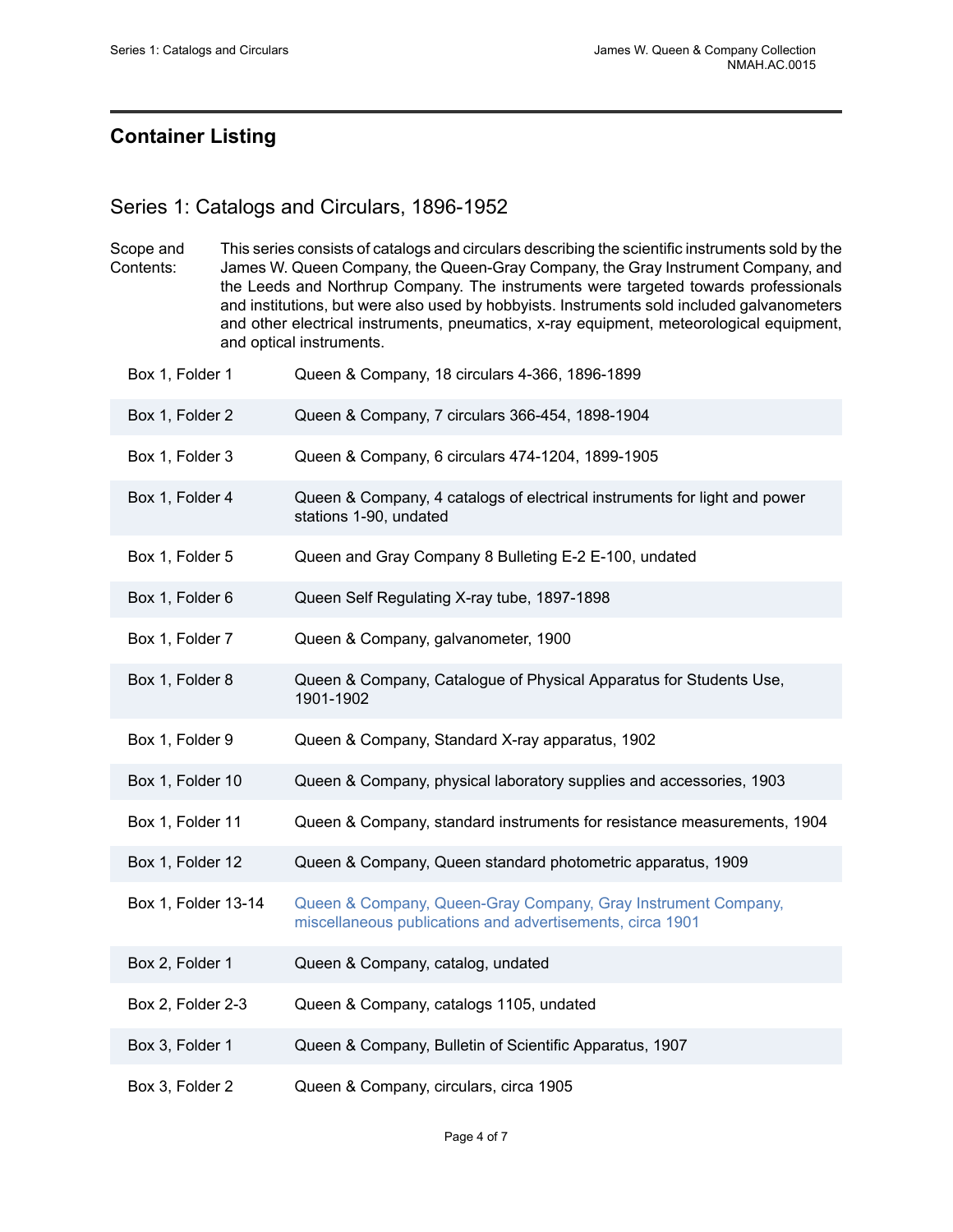| Box 3, Folder 3-4 | Queen & Company, catalogs, 1906                                        |
|-------------------|------------------------------------------------------------------------|
| Box 3, Folder 5   | Queen & Company, catalog, undated                                      |
| Box 4, Folder 1   | Queen & Company, catalog, undated                                      |
| Box 4, Folder 2   | Queen & Company, catalog of chemicals, undated                         |
| Box 4, Folder 3   | Borden Electric Company catalogs, circa 1830-1839                      |
| Box 5, Folder 1-3 | Gray Instrument Company, catalogs, 1901-1952                           |
| Box 5, Folder 4-6 | Leeds and Northrop Company, catalogs and product blueprints, 1912-1927 |
|                   |                                                                        |

*Return to Table of [Contents](#page-1-0)*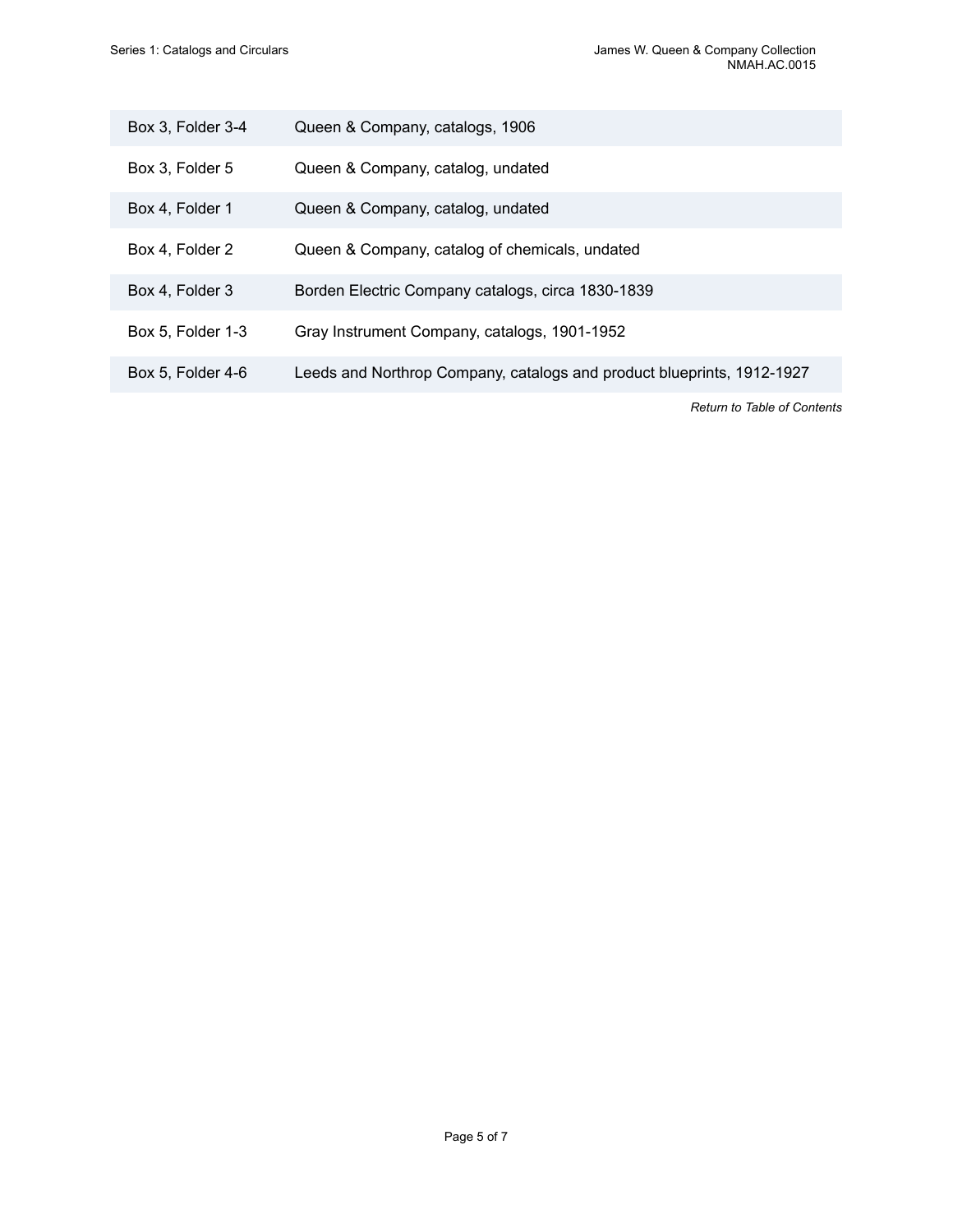## <span id="page-7-0"></span>Series 2: Photographs, circa 1907

Scope and Contents: This series consists of photographs of the James W. Queen and Company and the Gray Instrument Company's scientific instrument products. Some of the photographs have captions.

| Box 6, Folder $1-4$ ;    | Queen and Company, product line, circa 1907 |
|--------------------------|---------------------------------------------|
| Box 6, Folder 6          |                                             |
| $\overline{\phantom{a}}$ |                                             |

Box 6, Folder 5 Queen and Company, unidentified, undated

*Return to Table of [Contents](#page-1-0)*